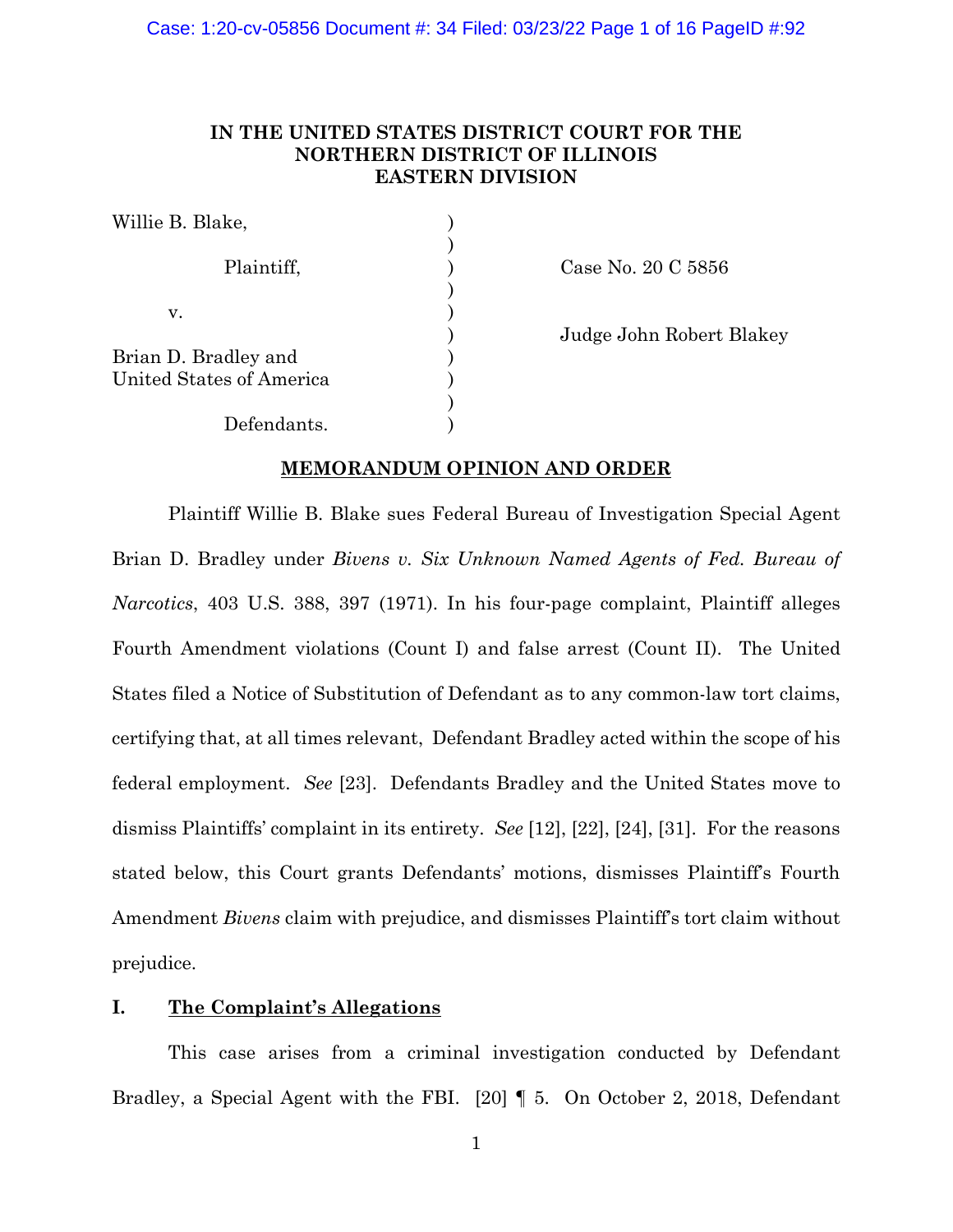#### Case: 1:20-cv-05856 Document #: 34 Filed: 03/23/22 Page 2 of 16 PageID #:93

Bradley arrested Plaintiff pursuant to a warrant obtained based upon a sworn criminal complaint that included an affidavit attested to by Bradley. *Id.* The sworn criminal complaint alleged that Plaintiff: (1) distributed packages of heroin to various locations on the west side of Chicago; (2) turned over proceeds from the heroin distributed to "LAKE DTO;" (3) conspired with others to distribute heroin as part of a criminal enterprise; and (4) conspired with others to knowingly and intentionally possess with intent to distribute a controlled substance, namely heroin. *Id.* ¶ 6. After his October 2, 2018 arrest, Plaintiff remained incarcerated for ten days, until the government voluntarily dismissed the complaint against him. *Id.* ¶¶ 9, 11.

Plaintiff sued, alleging that the criminal complaint's allegations were false and that Defendant Bradley, knowing this, nevertheless provided an affidavit attesting to the truth of the allegations. *Id.* ¶ 7. Plaintiff claims that the criminal complaint and Defendant's affidavit caused the court to issue a warrant for Plaintiff's arrest without probable cause. *Id.* ¶ 8. Plaintiff claims his arrest and incarceration violated his Fourth Amendment rights. *Id.* ¶ 10. Plaintiff also alleges that, in swearing the complaint and affidavit, Defendant Bradley made allegations with malicious, wanton, oppressive, willful, conscious, and reckless disregard for the matters asserted against Plaintiff, and that Defendant arrested Plaintiff without probable cause. *Id.* ¶ 14. Plaintiff seeks compensatory and punitive damages for the violation of his rights. *Id.* at 3–4.

Defendants move to dismiss both counts under Federal Rule of Civil Procedure 12(b)(6), [22], [24], and they also seek to dismiss any Federal Tort Claims Act claim under Rule 12(b)(1).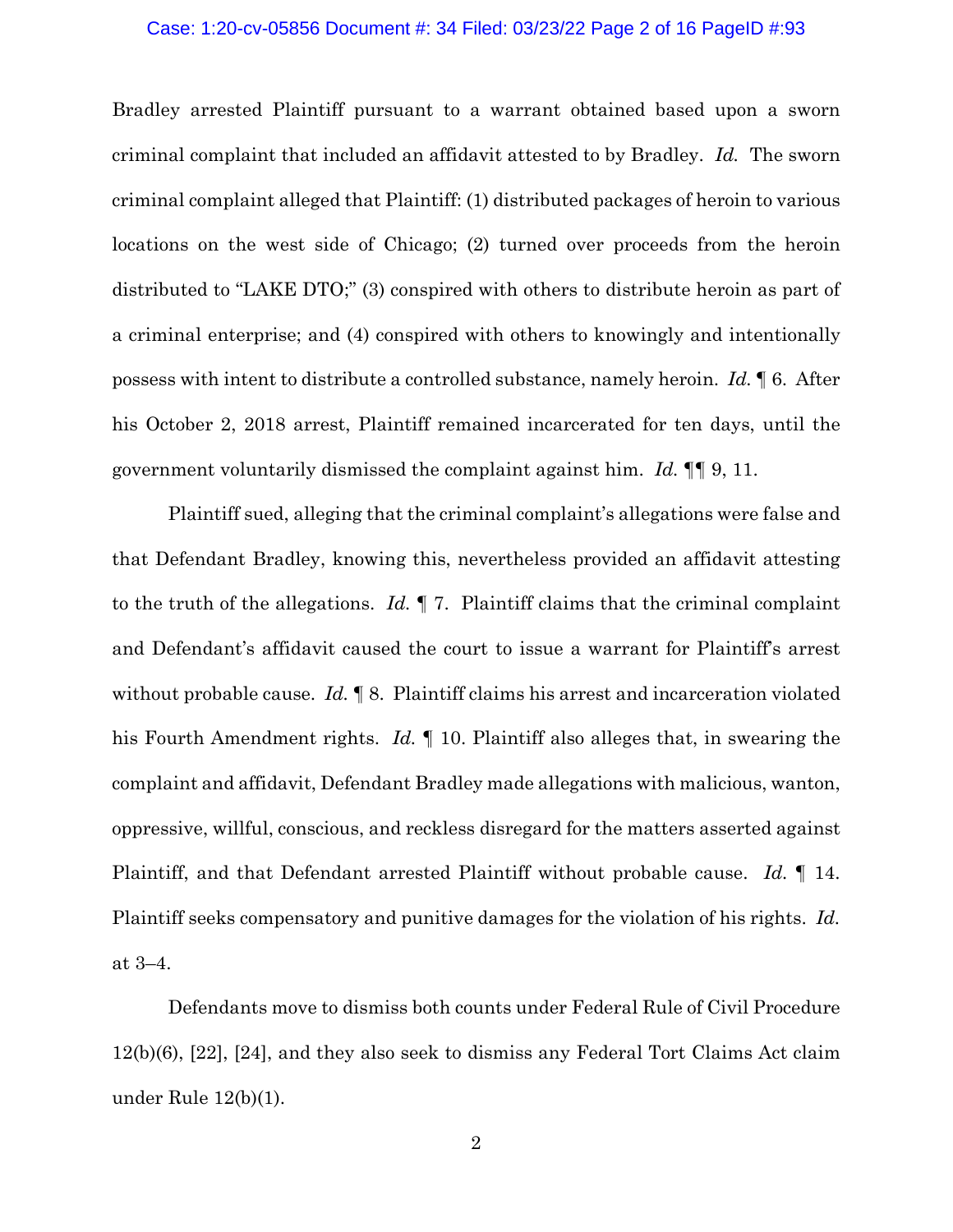# **II. Legal Standard**

To survive a motion to dismiss under Federal Rule of Civil Procedure 12(b)(6), a complaint must provide a "short and plain statement of the claim" showing that the pleader merits relief, Fed. R. Civ. P. 8(a)(2), so the defendant has "fair notice" of the claim "and the grounds upon which it rests," *Bell Atl. Corp. v. Twombly*, 550 U.S. 544, 555 (2007) (quoting *Conley v. Gibson*, 355 U.S. 41, 47 (1957)). A complaint must also contain "sufficient factual matter" to state a facially plausible claim to relief—one that "allows the court to draw the reasonable inference that the defendant is liable for the misconduct alleged." *Ashcroft v. Iqbal*, 556 U.S. 662, 678 (2009) (quoting *Twombly*, 550 U.S. at 570). This plausibility standard "asks for more than a sheer possibility" that a defendant acted unlawfully: *Iqbal*, 556 U.S. at 678. Thus, "threadbare recitals of the elements of a cause of action" and mere conclusory statements will not suffice. *Tobey v. Chibucos*, 890 F.3d 634, 639 (7th Cir. 2018) (quoting *Iqbal*, 556 U.S. at 678). In evaluating a complaint under Rule 12(b)(6), this Court accepts as true all well-pleaded allegations and draws all reasonable inferences in the plaintiff's favor. *See Iqbal*, 556 U.S. at 678.

When reviewing a motion to dismiss for lack of subject matter jurisdiction under Rule 12(b)(1), the Court construes the Complaint in the light most favorable to Plaintiff, accepts as true all well-pleaded facts, and draws all reasonable inferences in his favor. *See Long v. Shorebank Dev't. Corp.*, 182 F.3d 548, 554 (7th Cir. 1999). Plaintiff bears the burden of establishing that his Complaint meets the Court's jurisdictional requirements. *See Ctr. for Dermatology & Skin Cancer, Ltd. v. Burwell*, 770 F.3d 586, 589 (7th Cir. 2014). Once jurisdictional allegations are challenged,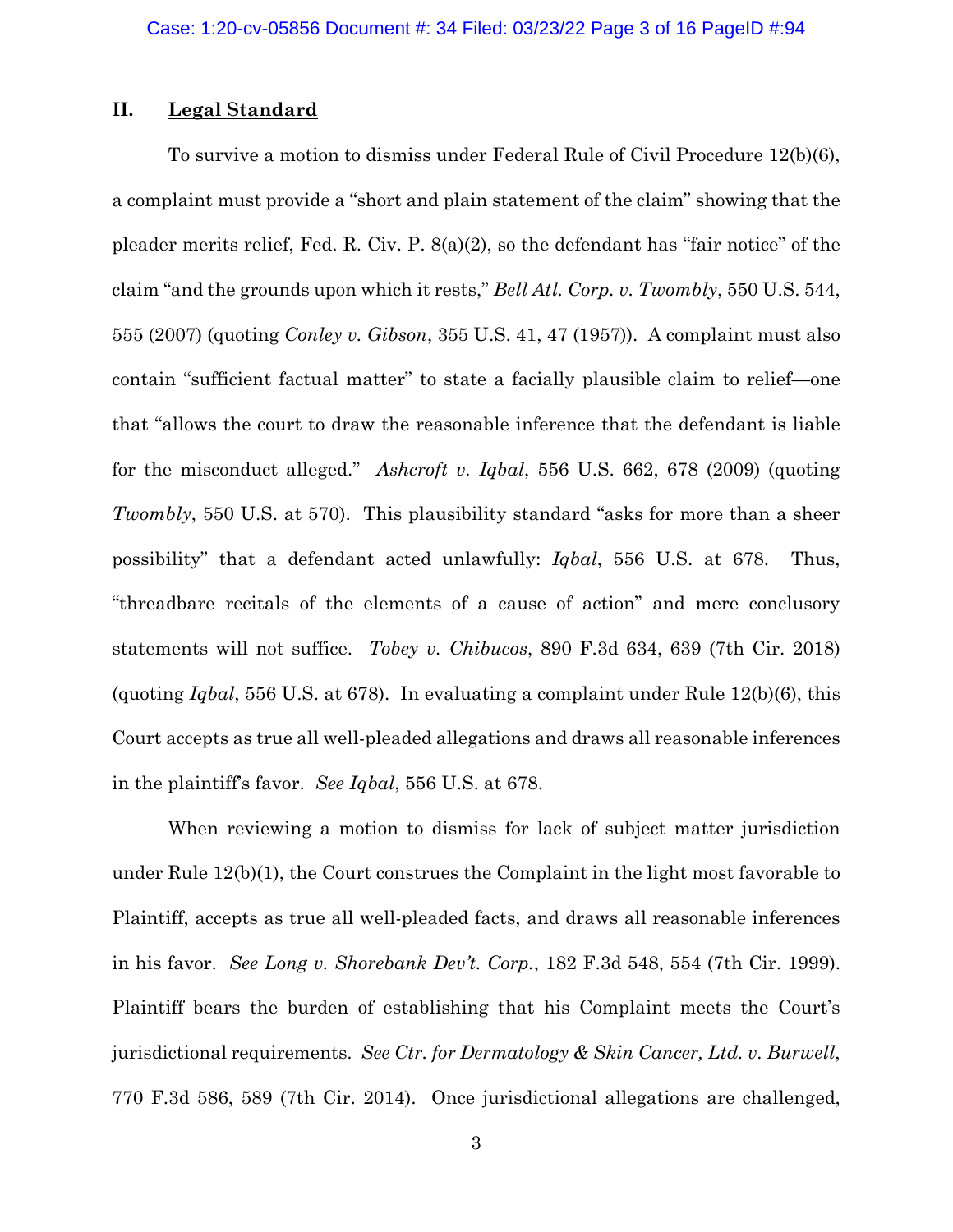Plaintiff must support those allegations by competent proof. *Thomson v. Gaskill*, 315 U.S. 442, 446 (1942). For a Rule 12(b)(1) motion, the court "may properly look beyond the jurisdictional allegations of the complaint and view whatever evidence has been submitted on the issue to determine whether, in fact, subject matter jurisdiction exists." *Apex Digital, Inc. v. Sears, Roebuck & Co.*, 572 F.3d 440, 444 (7th Cir. 2009) (internal quotation omitted).

## **III. Discussion & Analysis**

Defendants seek to dismiss Plaintiff's Fourth Amendment claim, arguing that the claim may not proceed under *Bivens v. Six Unknown Named Agents of Fed. Bureau of Narcotics*, 403 U.S. 388 (1971). [32] at 4. They also argue that Plaintiff's tort claim (Count II) is precluded based upon Plaintiff's failure to exhaust administrative remedies available to him under the Federal Tort Claim Act, 28 U.S.C. §1346(b). *Id.* at 6. This Court addresses these arguments in turn.

### **A. Plaintiff's Fourth Amendment Claim Under** *Bivens* **(Count I)**

Plaintiff first alleges that Defendant Bradley, acting as a federal agent, knowingly supplied false information to obtain a warrant for Plaintiff's arrest. [20] ¶ 7. As a result, Plaintiff was arrested without probable cause and wrongfully incarcerated for ten days, in violation of the Fourth Amendment. *Id.* ¶ 9.

In his initial complaint, Plaintiff sought to remedy his alleged constitutional rights violation under 42 U.S.C. § 1983. [1] at 3. Defendant moved to dismiss, arguing that Defendant's status as a federal agent precluded Plaintiff's claim under § 1983. [12] at 3–6. Plaintiff apparently agreed (and rightfully so, as § 1983 by its terms applies only to state actors, not federal officers, *e.g., Ziglar v. Abbasi*, 137 S.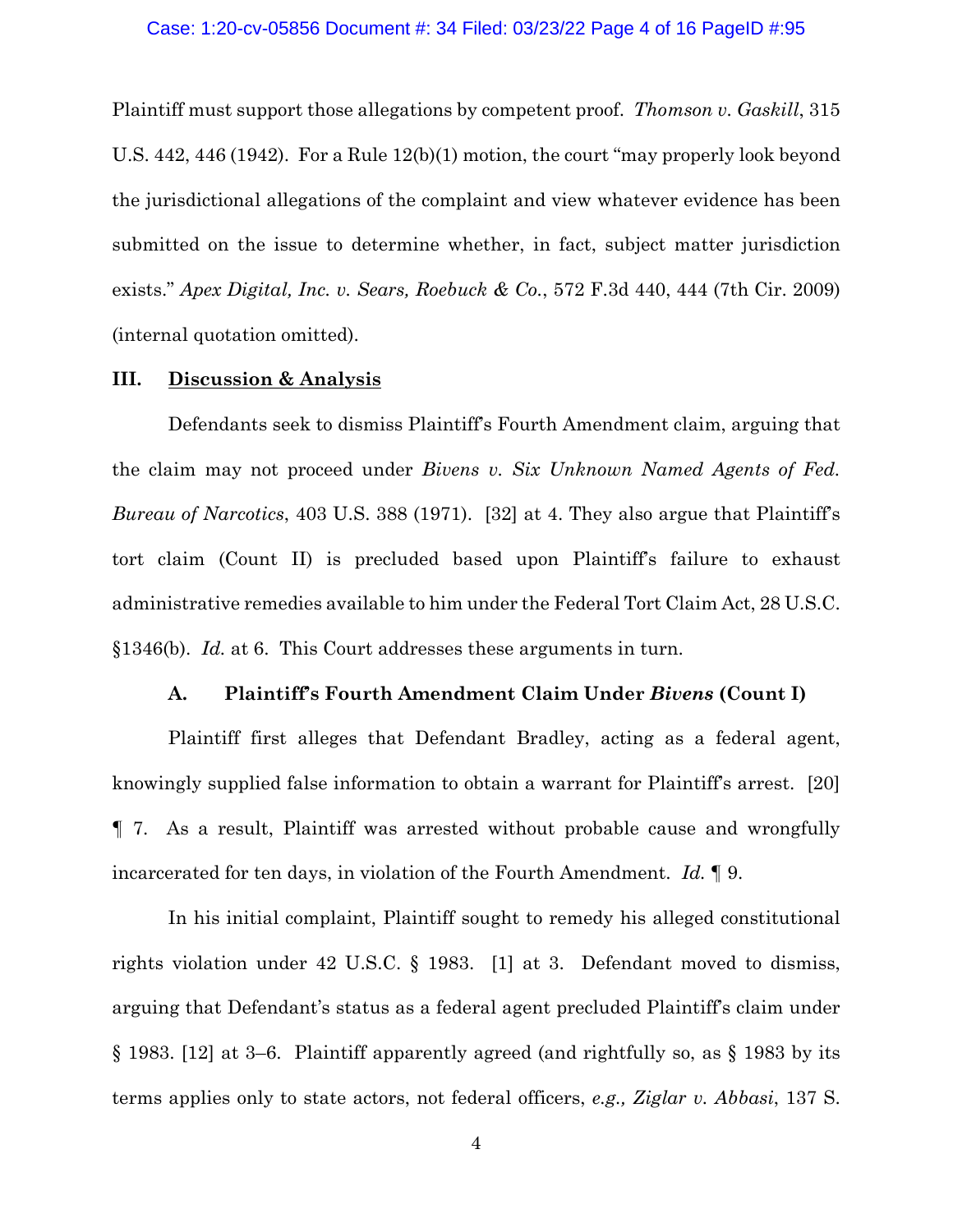Ct. 1843, 1854 (2017) (noting that § 1983 provides a remedy for constitutional rights violations committed by state officials and that "Congress did not create an analogous statute for federal officials."), and he amended his complaint to sue under *Bivens*.

*Bivens*, which the Supreme Court decided in 1971, analyzed whether a constitutional violation by a federal officer "gives rise to a cause of action for damages." *Id.,* 403 U.S. at 389. In *Bivens*, federal agents entered Bivens' home and arrested him without a warrant. *Id.* The agents conducted a search in front of Bivens' family and threatened to arrest his wife and children. *Id.* Bivens brought a claim directly under the Fourth Amendment for constitutional violations committed by these federal agents. *Id.* While a remedy under § 1983 was not available, the Supreme Court held that courts should "adjust their remedies so as to grant the necessary relief" where "federally protected rights have been invaded." *Id.* at 392. In *Bivens,* the Supreme Court created an implied cause of action under the Fourth Amendment for constitutional violations committed by federal officials. *Id.*

After *Bivens*, the Supreme Court recognized implied causes of action under the Constitution in two other cases: a gender discrimination claim under the Due Process Clause of the Fifth Amendment, *Davis v. Passman*, 442 U.S. 228, 248–49 (1979), and an Eighth Amendment cruel and unusual punishment claim in the prison context, *Carlson v. Green*, 446 U.S. 14, 19 (1980). These "three cases—*Bivens*, *Davis*, and *Carlson*—represent the only instances in which the Court has approved of an implied damages remedy under the Constitution itself." *Ziglar v. Abbasi,* 137 S. Ct. 1843, 1855 (2017). And any further expansion of the *Bivens* remedy to new contexts constitutes "disfavored judicial activity." *Id.* at 1856–57. Indeed, the Supreme Court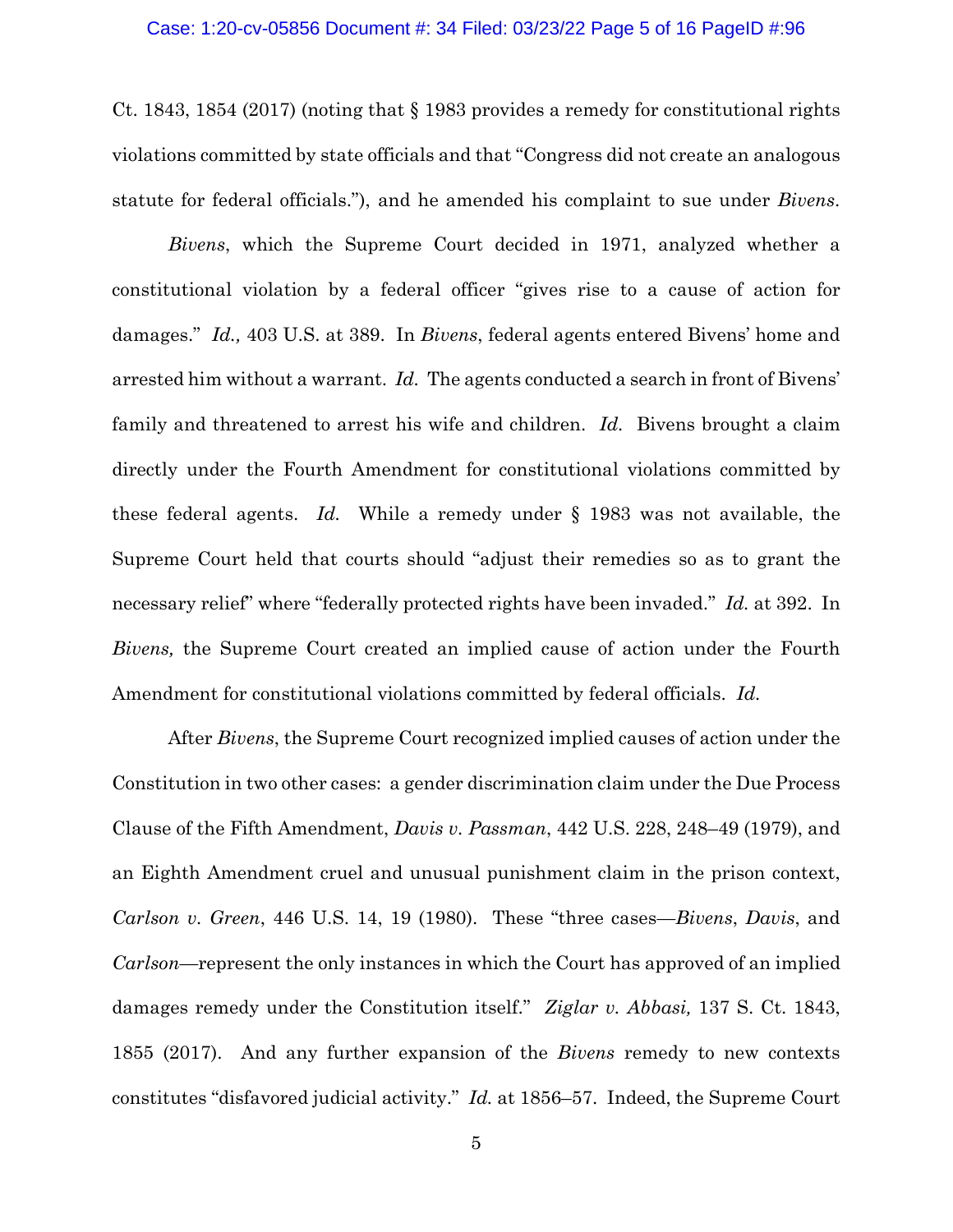### Case: 1:20-cv-05856 Document #: 34 Filed: 03/23/22 Page 6 of 16 PageID #:97

has "consistently refused to extend *Bivens* to any new context or new category of defendants." *Id.* at 1857 (quoting *Correctional Services Corp. v. Malesko*, 534 U.S. 61, 68 (2001)).

The Supreme Court has instructed that the proper test for determining whether a case presents a "new context" under Bivens is as follows:

If the case is different in a meaningful way from previous *Bivens* cases decided by this Court, then the context is new. Without endeavoring to create an exhaustive list of differences that are meaningful enough to make a given context a new one, some examples might prove instructive. A case might differ in a meaningful way because of the rank of the officers involved; the constitutional right at issue; the generality or specificity of the official action; the extent of judicial guidance as to how an officer should respond to the problem or emergency to be confronted; the statutory or other legal mandate under which the officer was operating; the risk of disruptive intrusion by the Judiciary into the functioning of other branches; or the presence of potential special factors that previous *Bivens* cases did not consider.

*Abbasi*, 137 S. Ct. at 1859–60. If the facts do not create a "new context" for a *Bivens* action, then the action may proceed; if, on the other hand, the facts do constitute an expansion of *Bivens*, then the Court must perform a "special factors" analysis. *Id.*

Here, Plaintiff seeks to bring a claim against an FBI agent for false arrest and wrongful incarceration. Plaintiff's claim has at least some common features with the claim raised in *Bivens* itself. In *Bivens*, the plaintiff alleged his Fourth Amendment rights were violated when he was arrested and confined without a warrant. 403 U.S. at 389. Plaintiff alleges that his Fourth Amendment rights were violated when Defendant obtained a warrant for his arrest based on allegations Defendant knew to be false, which resulted in Plaintiff's arrest. [20] ¶ 7. Both cases involve a Fourth Amendment unreasonable search and seizure claim against federal officers. But the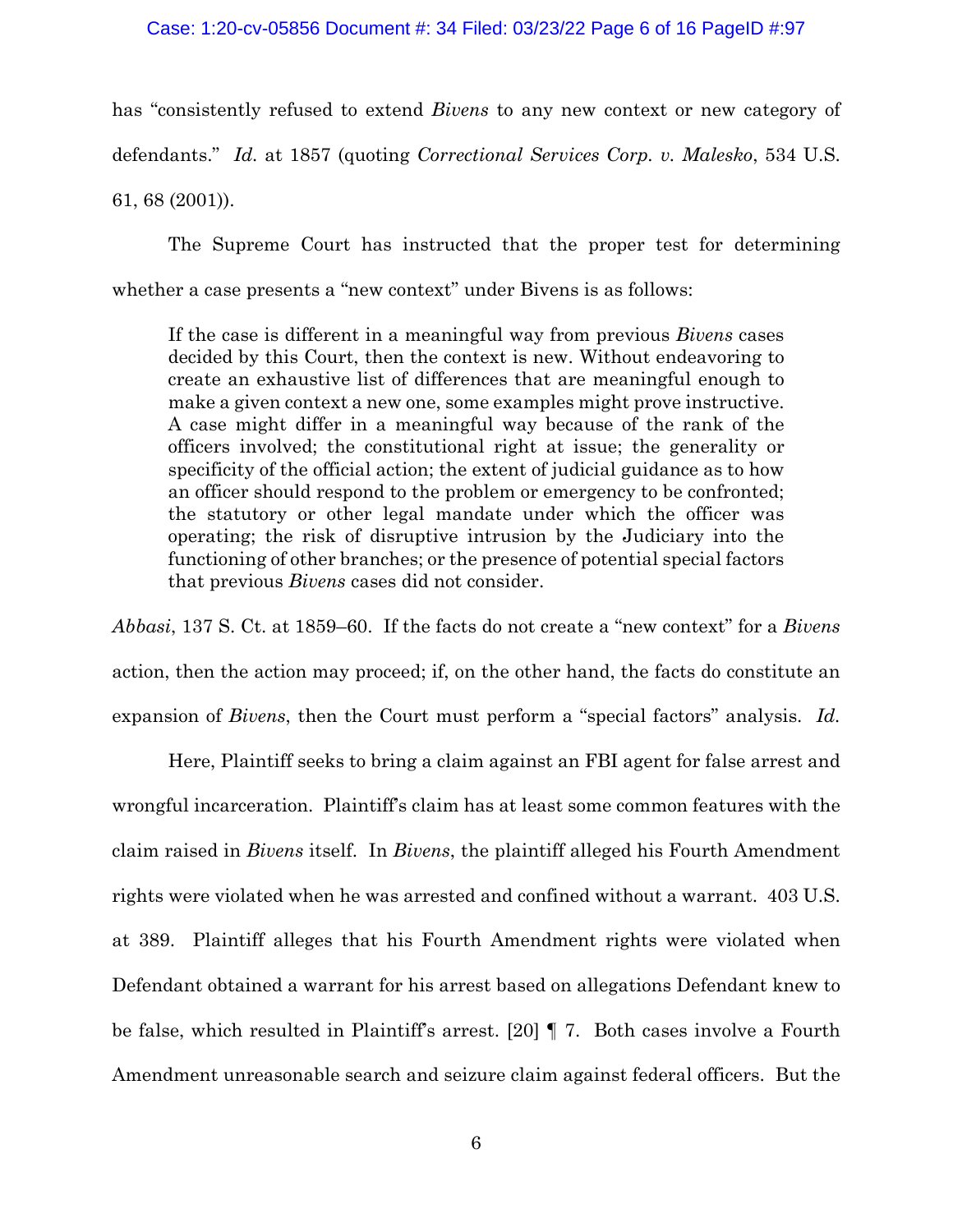### Case: 1:20-cv-05856 Document #: 34 Filed: 03/23/22 Page 7 of 16 PageID #:98

claims are far from identical: *Bivens* involved a Fourth Amendment claim based upon the warrantless search of Bivens' home in front of his family, and this case involves the alleged fabrication or falsification of representations to support probable cause. The differences "are perhaps small, at least in practical terms" but given the Court's "expressed caution about extending the *Bivens* remedy, the Court finds that Plaintiff's claim here satisfies the new-context inquiry. *See Abbasi*, 137 S. Ct. at 1865 ("Some differences, of course, will be so trivial that they will not suffice to create a new *Bivens* context. But here the differences identified above are at the very least meaningful ones.").

In arguing that this case differs meaningfully from *Bivens*, Defendants cite *Annappareddy v. Pascale*, 996 F.3d 120 (4th Cir. 2021), which holds that a search and seizure pursuant to a warrant (which occurred in Plaintiff's case) falls under a different legal standard than an arrest with *no warrant* (as in *Bivens*). *Id.* at 136. Thus, although both cases involve Fourth Amendment claims, that alone is not dispositive. Relatedly, *Chappell v. Wallace*, 462 U.S. 296, 305 (1983) declined to extend *Bivens* to a Fifth Amendment Due Process claim for unlawful termination, despite *Davis*, which also involved a Fifth Amendment claim, because Chappell was a military service member, whereas Davis was a congressional employee. Similarly, *Carlson* and *Malesko*, 534 U.S. 61, 74 (2001), both involved *Bivens* claims under the Eighth Amendment, but the Court declined to extend *Bivens* to *Malesko* because the claim was asserted against private prison officials rather than public officials as in *Carlson*.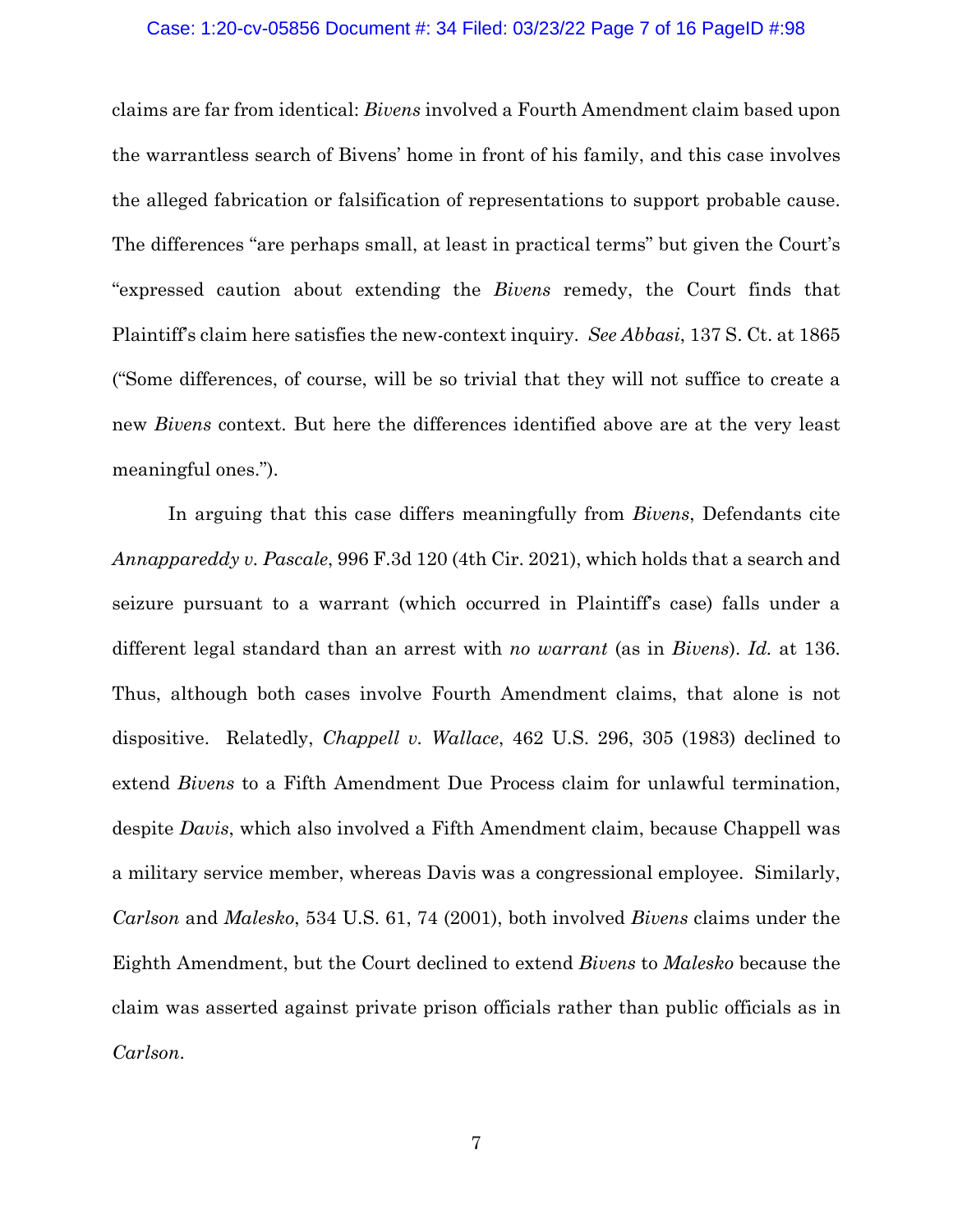## Case: 1:20-cv-05856 Document #: 34 Filed: 03/23/22 Page 8 of 16 PageID #:99

Furthermore, legal standards change across various kinds of Fourth Amendment violations. False execution of warrants, false arrest, and malicious prosecution are separate claims under the Fourth Amendment and are decided differently based upon the facts presented. *See Cantύ v. Moody*, 933 F.3d 414, 423 (5th Cir. 2019) ("'Judicial guidance' differs across the various kinds of Fourth Amendment violations—like seizures by deadly force, searches by wiretap. . . ."). In *Cantύ*, the Fifth Circuit noted that courts "do not define a *Bivens* cause of action at the level of 'the Fourth Amendment' or even at the level of 'the unreasonablesearches-and-seizures clause.'" 933 F.3d at 422 (quoting *FDIC v. Meyer*, 510 U.S. 471, 484 n.9 (1994)). Assessed at the proper level, Plaintiff's claim constitutes a "new context" – indeed, as in *Cantύ*, Plaintiff here has not alleged that officers entered his home without a warrant or violated his rights of privacy; rather, Plaintiff, like *Cantύ*, alleges that Defendant falsely implicated him in criminal activity. *See Cantύ*, 933 F.3d at 423. Plaintiff's claim, like *Cantύ*'s claim, is thus "meaningfully different from the Fourth Amendment claim at issue in *Bivens*." *Id. See also Zhang v. Schuster*, No. 18-cv-3283, 2022 WL 615015, at \*9–10 (N.D. Ill. Mar. 2, 2022) (finding that claim alleging that defendant fabricated evidence and lied about what took place thus resulting in the false arrest of the plaintiff alleges "a different type of Fourth Amendment claim than the one at issue in *Bivens*."). A claim alleging that an FBI agent willfully duped a judge into believing that Plaintiff committed a crime for the purpose of fraudulently securing an arrest warrant, and thus the wrongful arrest and incarceration of Plaintiff, presents a new *Bivens* context, necessitating a "special factors" inquiry.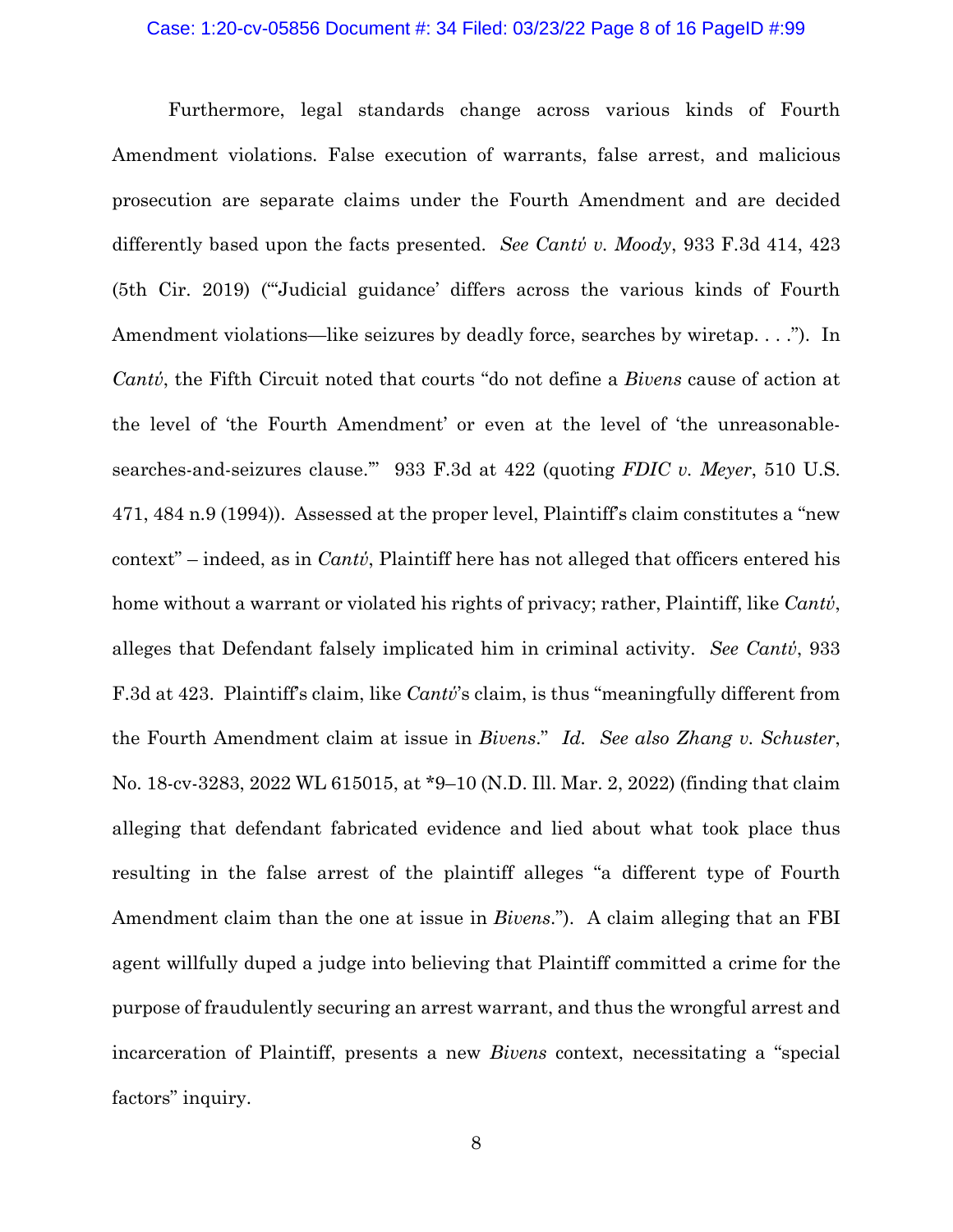## Case: 1:20-cv-05856 Document #: 34 Filed: 03/23/22 Page 9 of 16 PageID #:100

With regard to the special factors analysis, a court should take "a far more cautious course before finding implied causes of action" that centers on separation of power principles. *Abbasi*, 137 S. Ct. at 1856. Furthermore, if an alternative remedial structure exists, this may preclude a *Bivens* remedy even where the alternative remedy is not equivalent to the remedy in *Bivens*. *Id. See also Engel v. Buchan*, 710 F.3d 698, 704 (7th Cir. 2013) ("the existence of a comprehensive, alternative remedial scheme may preclude a *Bivens* remedy even where the alternative relief is imperfect compared to *Bivens*."). For example, in *Abbasi*, 137 S. Ct. at 1849, the Supreme Court declined to extend the *Bivens* remedy, finding that injunctive or habeas corpus relief provided alternative remedies: "Indeed, the habeas remedy, if necessity required its use, would have provided a faster and more direct route to relief than a suit for money damages."

Similarly, in *Bush v. Lucas*, 462 U.S. 367 (1983), the Supreme Court held that no *Bivens* remedy was available where a federal employer committed a First Amendment violation because Congress had passed legislation that included extensive statutory and administrative remedies in cases where federal government employees' First Amendment rights were violated while employed. *Id.* at 368.

Later, in *Schweiker v. Chilicky,* 487 U.S. 412 (1988), the Supreme Court also found that no *Bivens* action was available for a due-process violation in connection with the denial of disability benefits because alternative relief was available through the Social Security Administration. *Id.* at 414 ("When the design of a Government program suggests that Congress has provided what it considers adequate remedial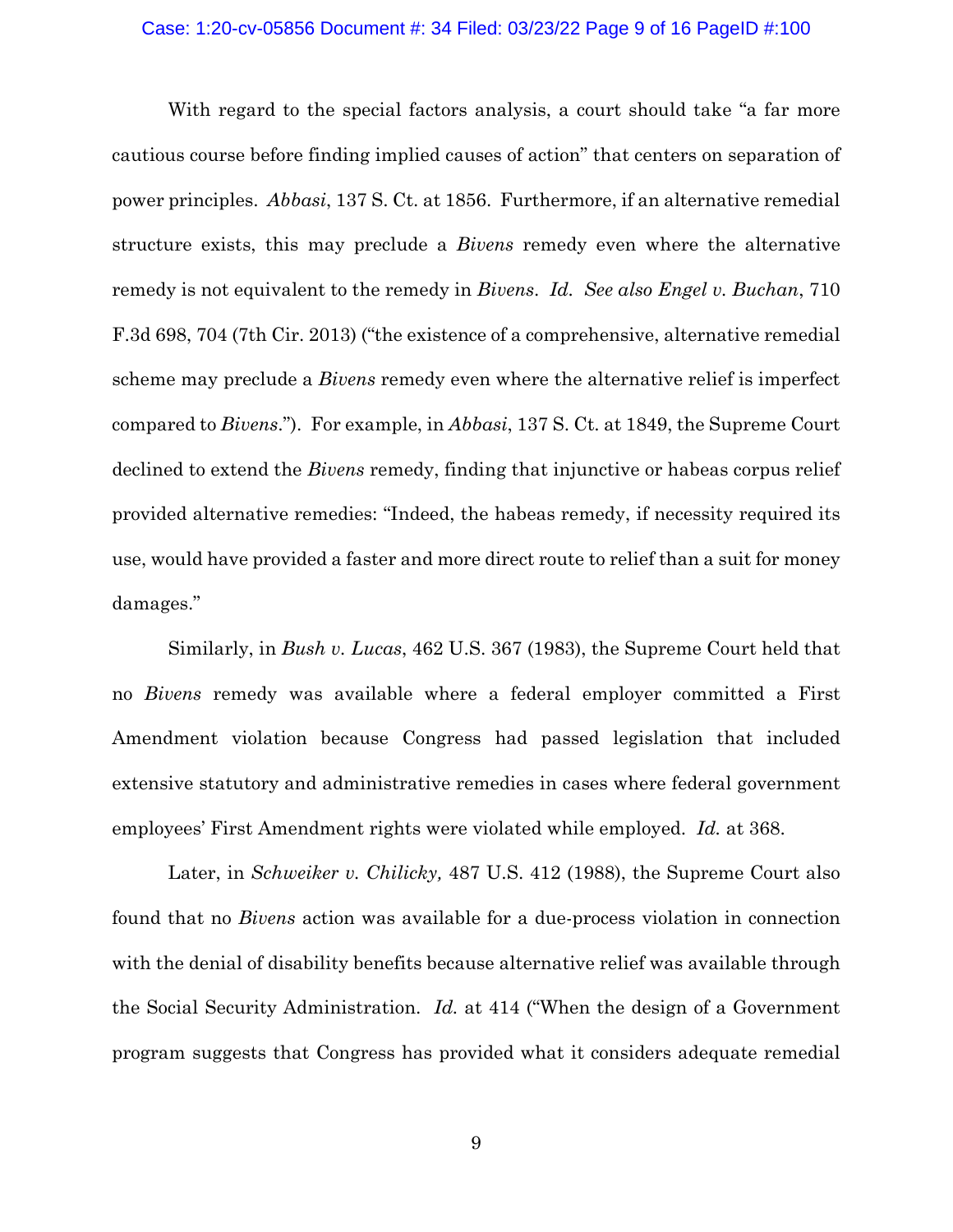### Case: 1:20-cv-05856 Document #: 34 Filed: 03/23/22 Page 10 of 16 PageID #:101

mechanisms for constitutional violations . . . we have not created additional *Bivens* remedies.").

Post *Abbasi*, the Seventh Circuit held that the existence of an alternative statute that provides a remedy (namely, the Commodities Exchange Act) precluded a *Bivens* claim. *See Effex Cap., LLC v. Nat'l Futures Ass'n*, 933 F.3d 882, 892 (7th Cir. 2019) ("An alternative remedial structure counseling hesitation against expanding the *Bivens* remedy is certainly present here . . . . In the Commodity Exchange Act, Congress has set forth, with significant precision, the remedies available. . . .").

Defendants urge the Court to reject Plaintiff's claim because the Federal Tort Claims Act provides an alternative process of redress. [12] at 9. Plaintiff failed to respond to this argument, thus waiving any opposition. *E.g., Bonte v. U.S. Bank, N.A.*, 624 F.3d 461, 466 (7th Cir. 2010). As such, this Court grants Defendants' motions to dismiss based upon Plaintiff's failure to respond.

In the alternative, this Court also dismisses Plaintiff's claims based upon the merits of the Defendants' motions. Under the FTCA, 28 U.S.C. § 1346(b), federal law enforcement officers may be held liable for the torts of false imprisonment, false arrest, abuse of process, or malicious prosecution. *See Millbrook v. United States*, 569 U.S. 50, 57 (2013) (describing the FTCA's law enforcement proviso which defines "investigative or law enforcement officer" to mean "any officer of the United States who is empowered by law to execute searches, to seize evidence, or to make arrests for violations of Federal law.").

In *Carlson*, 446 U.S. at 20, the Court held that the plaintiff could proceed with his *Bivens* claim despite the FTCA because the FTCA and *Bivens* "provide parallel,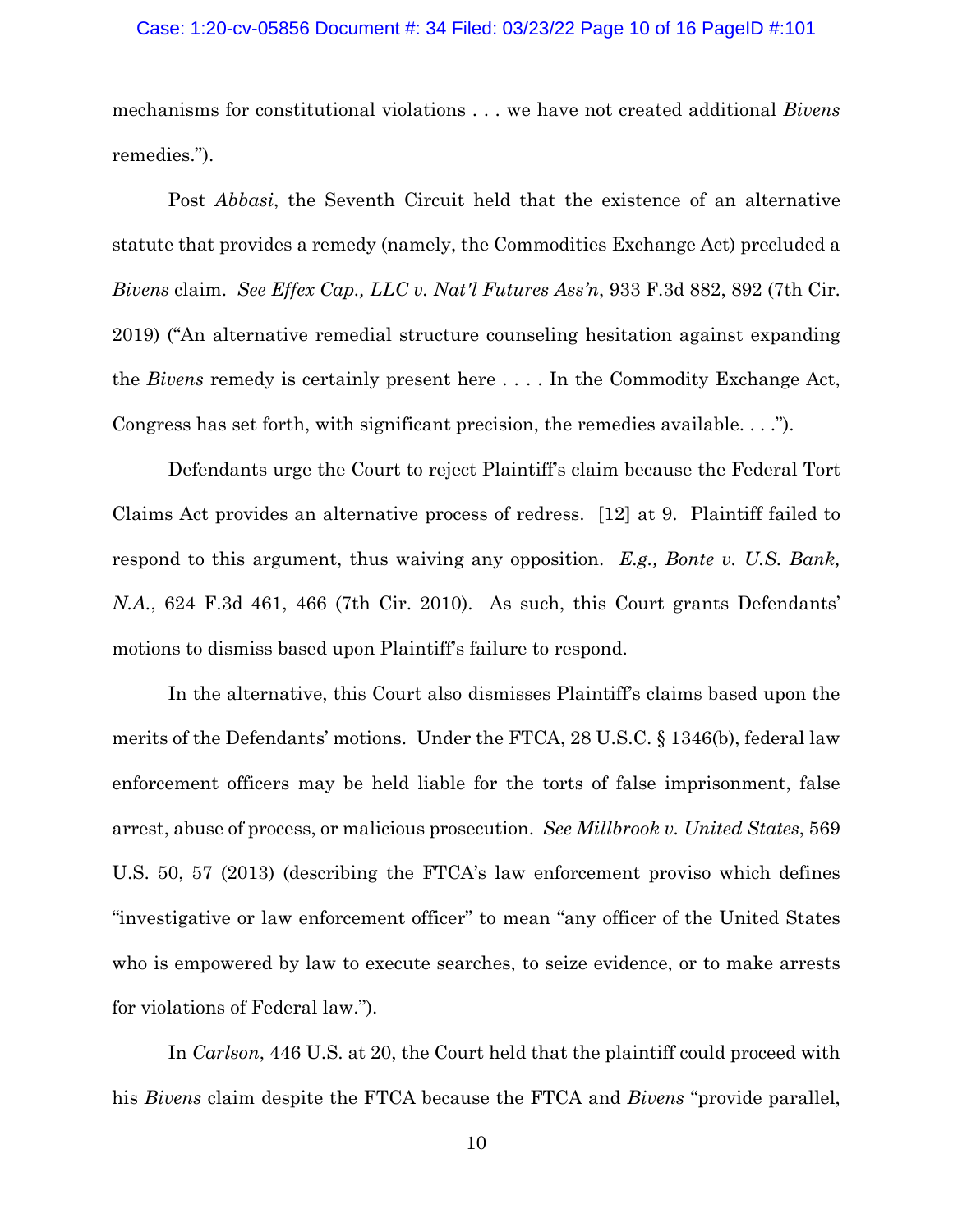## Case: 1:20-cv-05856 Document #: 34 Filed: 03/23/22 Page 11 of 16 PageID #:102

complementary causes of action." *See id.* at 18–19 (A *Bivens* claim may be defeated in a particular case, "in two situations. The first is when defendants demonstrate 'special factors counselling hesitation in the absence of affirmative action by Congress.' The second is when defendants show that Congress has provided an alternative remedy which it explicitly declared to be a substitute for recovery directly under the Constitution and viewed as equally effective. Neither situation obtains in this case.") (citations omitted).

But *Abbasi (*decided 37 years later*)* holds that an alternative remedial structure precludes the *Bivens* claim. 137 S. Ct. at 1858 ("if there is an alternative remedial structure present in a certain case, that alone may limit the power of the Judiciary to infer a new *Bivens* cause of action. For if Congress has created 'any alternative, existing process for protecting the [injured party's] interest' that itself may 'amoun[t] to a convincing reason for the Judicial Branch to refrain from providing a new and freestanding remedy in damages.'"). And *Abbasi* specifically noted that *Carlson* was decided in the "*ancien regime*," before the "notable change in the Court's approach to recognizing implied causes of action." *Id.* at 1855–57.

Thus, in *Cantύ,* the Fifth Circuit found that the law enforcement proviso under the FTCA provided an elaborate statutory scheme with the possibility of a damages remedy, and therefore served as a sufficient alternative to the plaintiff's constitutional claims. 933 F.3d at 423 (citing *Abbasi*, 137 S. Ct. at 1858 and noting that an alternative remedy "alone may limit the power of the Judiciary to infer a new *Bivens* cause of action").

11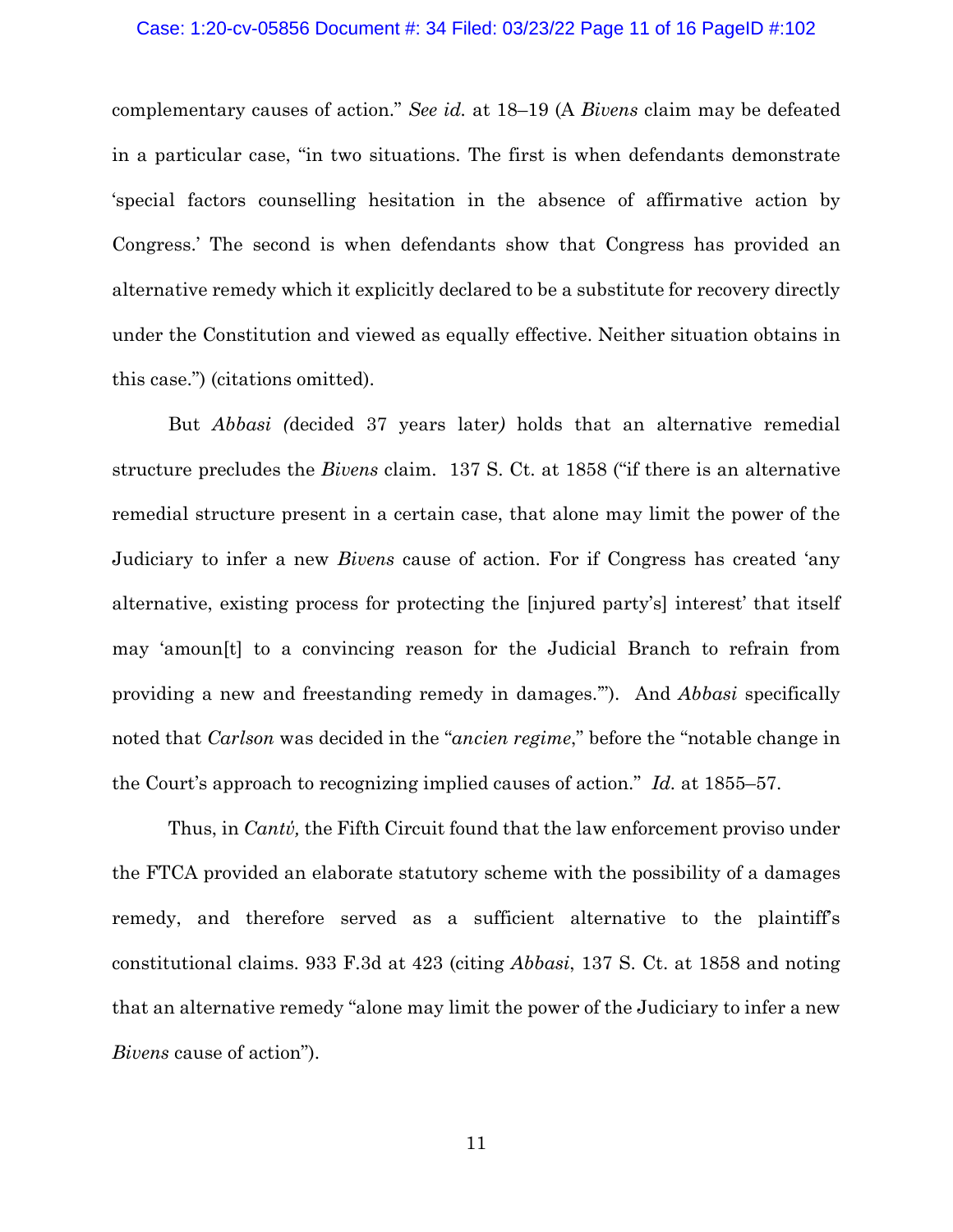## Case: 1:20-cv-05856 Document #: 34 Filed: 03/23/22 Page 12 of 16 PageID #:103

The FTCA specifies that it is the exclusive remedy for injuries resulting from a federal official's torts while acting within the scope of employment. 28 U.S.C. §§ 1346(b), 2679(b)(1); *see also Duffy v. United States*, 966 F.2d 307, 310 (7th Cir. 1992). And this remedial scheme constitutes a special factor cautioning against the expansion of *Bivens* in this arena.

The notion that the existence of an alternative statute might preclude a *Bivens* action is not novel. In *Minneci v. Pollard*, 565 U.S. 118 (2012), the Supreme Court held that if state tort law provides an adequate alternative remedy to protect constitutional rights, the judiciary should not interfere by prescribing a new federal claim. *Id.* at 129. As the court noted in *Zhang*, "since *Abbasi*, many courts have found that even the potential availability of relief under the FTCA weighs against permitting a *Bivens* remedy." 2022 WL 615015, at \*12 (citing *Cantú*, 933 F.3d at 423; *Oliveras v. Basile*, 440 F. Supp. 3d 365, 373 (S.D.N.Y. 2020); *Greenpoint Tactical Income Fund v. Pettigrew*, 2021 WL 461560, at \*13 (E.D. Wis. 2021); *Martin v. Gray*, 2021 WL 3855566, at \*5 (E.D. Wis. 2021)).

Defendants point out additional special factors that should preclude any extension of *Bivens*, including the "burdens on Government employees who are sued personally" and the effect on the government overall. *Abbasi*, 137 S. Ct. at 1858. Defendants also argue that judicial interference into the executive branch's prosecutorial function constitutes a special factor. Although it is true that an implied cause of action for Plaintiff's claim would "require courts to interfere in the executive branch's investigative and prosecutorial functions," *Zhang*, 2022 WL 615015, at \*13 (citing *Annappareddy*, 996 F.3d at 137), ultimately, the Court's decision not to extend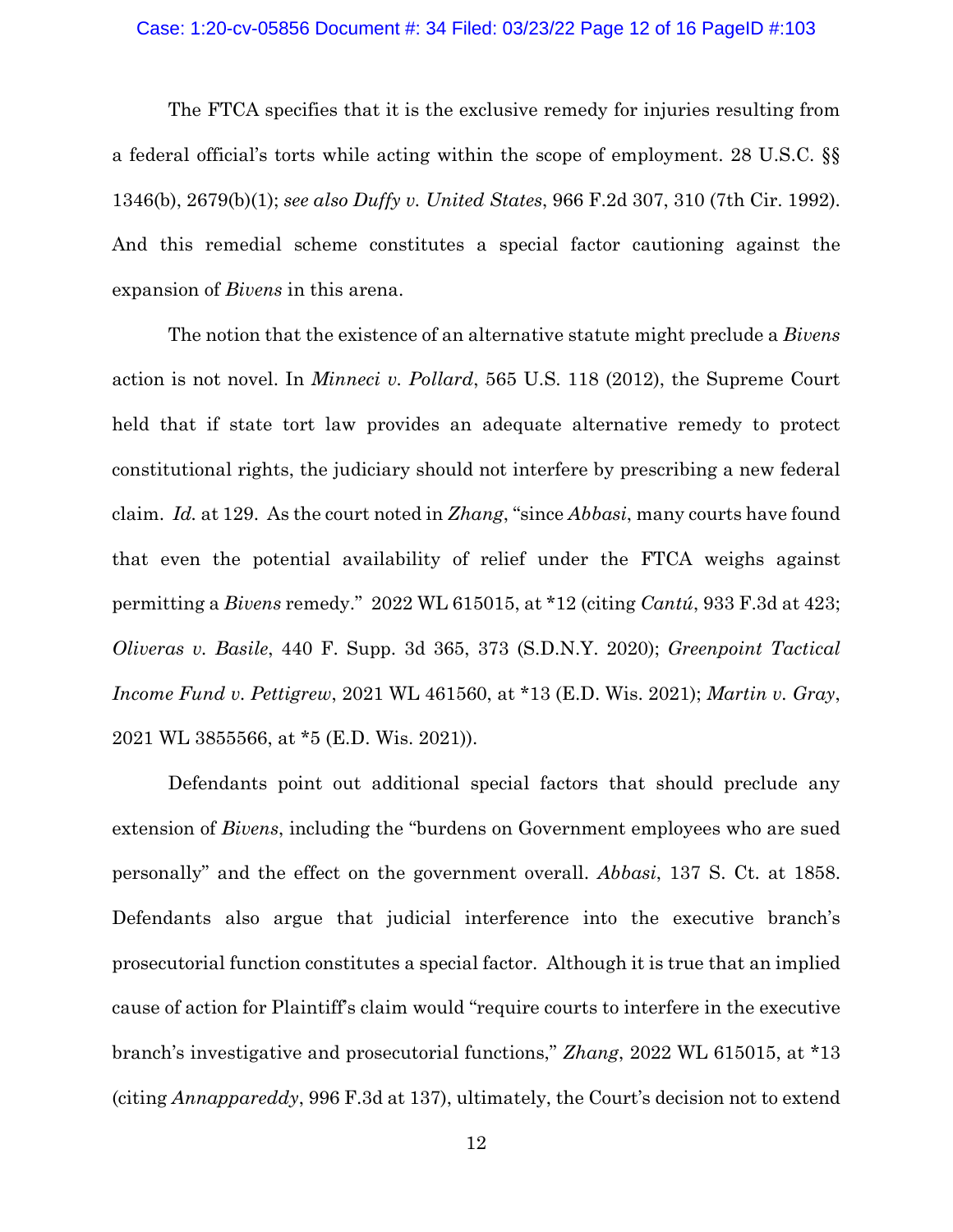*Bivens* rests upon the idea that Congress has not indicated—through the passage of legislation or otherwise—that the Court should create a new cause of action directly under the Fourth Amendment in this case.

Plaintiff may not maintain a *Bivens* claim, and the Court thus grants Defendants' motions to dismiss any such claim with prejudice.

## **B. Plaintiff's Common Law Tort Claims**

In addition to alleging a violation of his constitutional rights, Plaintiff alleges a tort claim: he alleges that Defendant acted with malicious, wanton, oppressive, willful, conscious, and reckless disregard for the trust of the matters asserted against him by knowingly submitting a false affidavit in support of the Criminal Complaint. [20] ¶ 14. Plaintiff does not clarify whether he seeks to sue under the Federal Tort Claims Act or under state law. But the Seventh Circuit has repeatedly held that "plaintiff in federal court [has] no duty to allege legal theories." *See Klein v. George G. Kerasotes Corp.*, 500 F.3d 669 (7th Cir. 2007). To the extent Plaintiff seeks to sue under the FTCA, Defendants move to dismiss under  $12(b)(1)$  and  $12(b)(6)$ , arguing that Plaintiff has failed to exhaust administrative remedies under the FTCA before bringing this case before the Court. Such failure to exhaust, Defendants contend, compels dismissal.

To be sure, the United States may not be sued without express consent. *United States v. Sherwood*, 312 U.S. 584, 586 (1941). The Federal Tort Claims Act provides such consent, waiving sovereign immunity, subject to a number of exceptions set forth in 28 U.S.C. § 2680. The "intentional tort exception" preserves the government's immunity from suit for any "claim arising out of assault, battery, false imprisonment,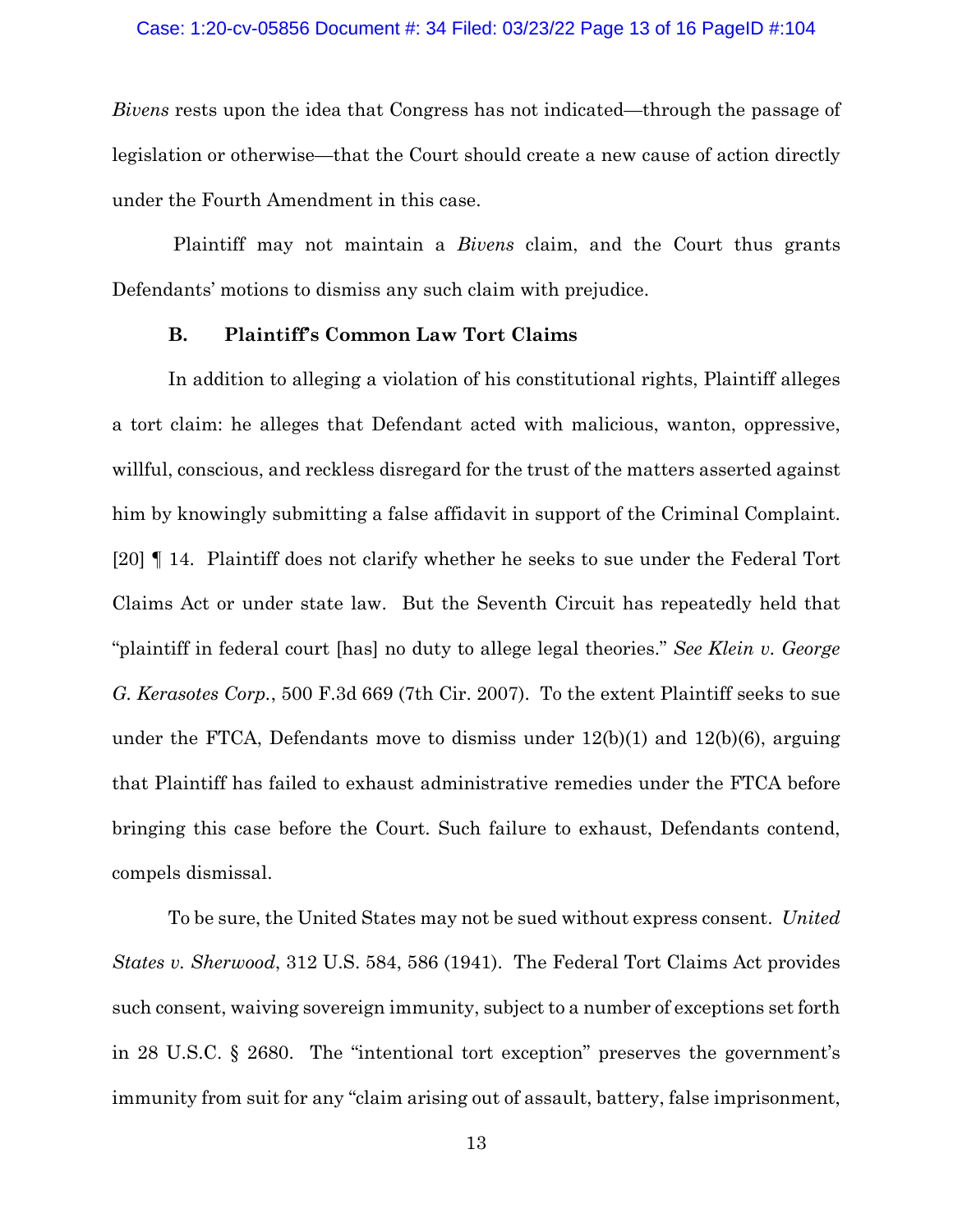### Case: 1:20-cv-05856 Document #: 34 Filed: 03/23/22 Page 14 of 16 PageID #:105

false arrest, malicious prosecution, abuse of process, libel, slander, misrepresentation, deceit, or interference with contract rights," *except for claims arising "out of assault, battery, false imprisonment, false arrest, abuse of process, or malicious prosecution" that are asserted against "investigative or law enforcement officers of the United States Government."* 28 U.S.C. § 2680(h) (emphasis added). An "investigative or law enforcement officer" is "any officer of the United States who is empowered by law to execute searches, to seize evidence, or to make arrests for violations of Federal law." *Id.* § 2680(h). Thus, sovereign immunity is waived with respect to a claim (like Plaintiff's) alleging false arrest and false imprisonment by an FBI agent. *See, e.g., Liranzo v. United States*, 690 F.3d 78, 94–95 (2d Cir.2012) ("[T]he United States has indeed waived its sovereign immunity from suit as to Liranzo's 'claim,' which 'aris[es] ... out of ... false imprisonment [and] false arrest.'").

But the FTCA itself provides that claims for monetary relief against the United States are prohibited unless administrative remedies are exhausted first. *See* 28 U.S.C. § 2675(a). To "exhaust administrative remedies, the plaintiff must 'have first presented the claim to the appropriate Federal agency,' ... so that the agency has an opportunity to meaningfully consider and address the claim prior to suit." *Chronis v. United States*, 932 F.3d 544, 546 (7th Cir. 2019) (quoting 28 U.S.C. § 2675(a)). Presentation of a claim occurs "when a Federal agency receives from a claimant ... an executed Standard Form 95 or other written notification of an incident, accompanied by a claim for money damages in a sum certain." 28 C.F.R. § 14.2(a); *Chronis*, 932 F.3d at 546. A proper FTCA administrative claim "contains four elements: (1) notification of the incident; (2) a demand for money damages in the sum certain, (3)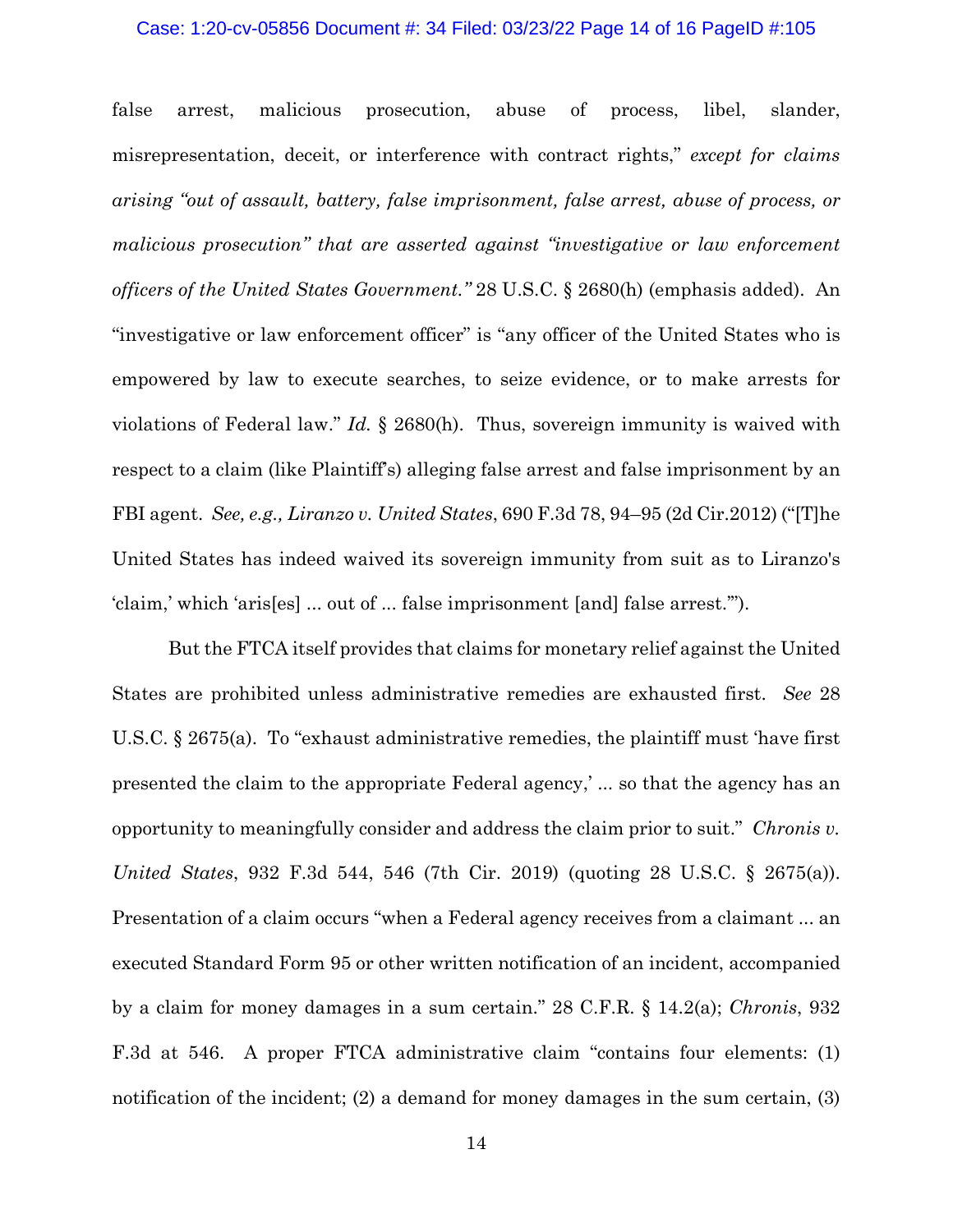### Case: 1:20-cv-05856 Document #: 34 Filed: 03/23/22 Page 15 of 16 PageID #:106

the title or legal capacity of the person signing; and (4) evidence of the person's authority to represent the claimant." *Smoke Shop, LLC v. United States*, 761 F.3d 779, 786 (7th Cir. 2014) (citing 28 C.F.R. §14.2(a)).

Plaintiff's complaint does not disclose whether he exhausted his administrative remedies before filing suit. And he has not addressed the issue in his response to the motions to dismiss. But "failure to exhaust administrative remedies prior to bringing an FTCA suit mandates dismissal in favor of the United States, since exhaustion is a prerequisite to suit." *Beard v. United States*, No. 20-CV-47-JPG, 2021 WL 793986, at \*2 (S.D. Ill. Mar. 2, 2021), reconsideration denied, No. 20-CV-47- JPG, 2021 WL 2138872 (S.D. Ill. May 26, 2021) (citing *McNeil v. United States*, 508 U.S. 106, 113 (1993); *Glade v. United States*, 692 F.3d 718, 723 (7th Cir. 2012)).[1](#page-14-0) The Court thus dismisses Plaintiff's FTCA claim without prejudice based upon his failure to exhaust. *See Chronis*, 932 F.3d at 550 (dismissal is appropriate when plaintiff fails to satisfy the exhaustion requirement); *Greene v. Meese*, 875 F.2d 639, 643 (7th Cir. 1989) ("[T]he proper remedy for a failure to exhaust administrative remedies is to dismiss the suit without prejudice, thereby leaving the plaintiff free to refile his suit when and if he exhausts all of his administrative remedies.").

<span id="page-14-0"></span><sup>&</sup>lt;sup>1</sup> Defendants argue that the FTCA's exhaustion requirement is jurisdictional, a requirement that cannot be waived. Not so. The Seventh Circuit has explained that it "no longer treats [the FTCA's administrative exhaustion requirement] as a jurisdictional prerequisite." *Glade ex rel. Lundskow v. United States*, 692 F.3d 718, 723 (7th Cir. 2012) ("In *Parrott v. United States*, 536 F.3d 629, 634 (7th Cir. 2008), … and the following year in *Collins v. United States*, 564 F.3d 833, 838 (7th Cir. 2009), we explained that the [FTCA's] requirement of exhausting administrative remedies is not jurisdictional...."). In *Palay v. United States*, 349 F.3d 418, 424 (7th Cir. 2003), the Court held that "statutory prerequisites to suit and exceptions to governmental liability should instead be viewed as aspects of the plaintiff's statutory right to relief and, at the pleading stage, dealt with pursuant to Rule  $12(b)(6)$ ."